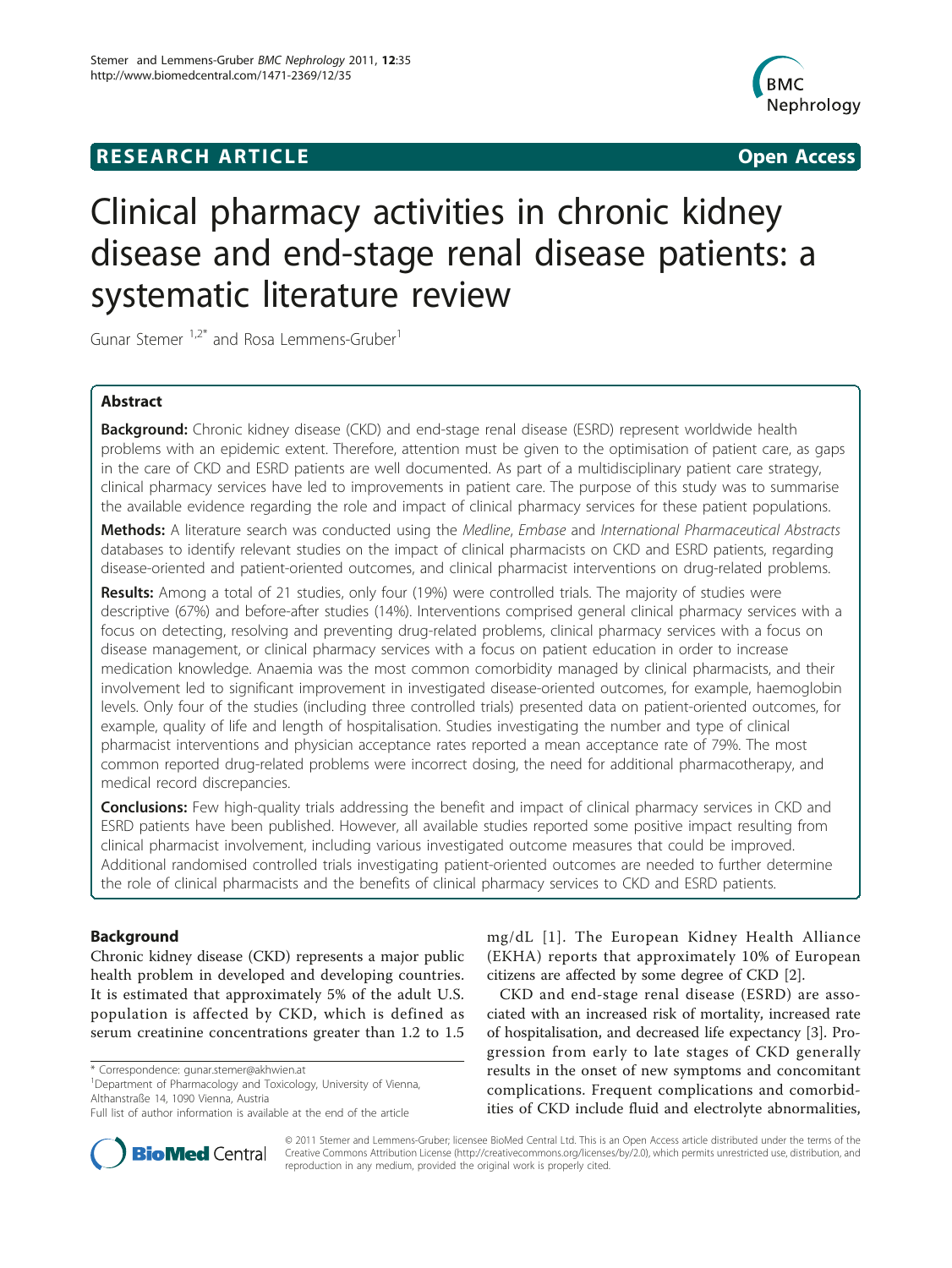anaemia, secondary hyperparathyroidism and renal osteodystrophy, hypertension and hyperlipidaemia, metabolic acidosis, and several other comorbidities involving malnutrition, pruritus and uremic bleeding. CKD patients are at increased risk of cardiovascular disease (CVD), which includes coronary heart disease (CHD), cerebrovascular disease, peripheral vascular disease, and heart failure. The management of underlying and evident comorbidities (either as causes or consequences of CKD) and the prevention or delay of its progression to ESRD are complex.

In ESRD patients, the initiation of renal replacement therapies (RRTs), such as long-term dialysis (including haemodialysis (HD) or peritoneal dialysis (PD)) or transplantation, is usually indicated to relieve uremic symptoms and detoxify, whereas kidney transplantation (cadaveric or living donor transplantation) is the therapy of choice for ESRD [\[4\]](#page-10-0).

Multidisciplinary health care teams of physicians, nurses, dieticians, and clinical pharmacists share the goal of preventing disease progression and managing comorbid conditions in CKD and ESRD patients. As specialists in pharmacotherapy, clinical pharmacists are routinely involved in patient care and interact with other health care professionals, addressing multiple, often unmet needs for pharmacotherapy optimisation. Ideally, this happens through a preventive, rather than a reactive, approach. Evidence from the literature supports the involvement of clinical pharmacists in several disease areas and underlines the positive patient outcomes and improvement of care that result [\[5,6](#page-10-0)].

The medical management of predialysis and dialysis patients involves complex and highly variable pharmacotherapy, including frequent monitoring and evaluation to ensure optimal pharmacotherapy, adherence to medication, and control of comorbidities and other risk factors. A high number of prescribed medications, poor medication adherence, and frequent dosage changes may contribute to drug-related morbidity and related problems [[7](#page-10-0)]. Several studies report poor quality and gaps in the care of CKD patients with respect to the treatment of comorbidities, referrals to specialists, and the preparation for RRTs [[8](#page-10-0),[9](#page-10-0)].

Clinical pharmacists are directly engaged in the care of CKD and ESRD patients in different settings. Various possibilities and opportunities for clinical pharmacists to contribute to this field are described and exemplarily supported by evidence in an American College of Clinical Pharmacy (ACCP) opinion paper [\[10](#page-10-0)].

This literature review aims to systematically summarise the published evidence on the role of clinical pharmacists in the care of CKD and ESRD patients across different settings, to synthesise and highlight findings on the impact of clinical pharmacists, their various key activities, and their main areas of involvement, and to describe the different characteristics of clinical pharmacy services for the CKD and ESRD patient population.

## Methods

A literature search was conducted using the Medline (1970 - Week 46, 2010), Embase (1996 - Week 45, 2010) and International Pharmaceutical Abstracts (IPA) (1970 - Oct 2010) databases to identify relevant articles. In Medline, the following combinations of Medline Medical Subject Headings (Mesh) terms were used as our search strategy: ("pharmacy service, hospital" OR "pharmacists" OR "pharmaceutical services") AND ("renal insufficiency" OR "kidney" OR "renal replacement therapy"). In *Embase* and *IPA*, the search strategy combined the terms ("clinical pharmacy" OR "pharmaceutical care" OR "pharmacist" OR "hospital pharmacy") AND ("renal insufficiency" OR "kidney" OR "renal replacement therapy"). The references sections of the returned publications and review articles were further screened for additional hits. Data were extracted and reviewed by the first study author (GS) and independently reviewed by the second author (RLG). Discrepancies were solved by discussion among the study authors.

All studies addressing the impact of clinical pharmacy services (either at the patient or the physician level) on the care of CKD and ESRD patients for both HD and PD were included. Therefore all studies reporting on disease-oriented and patient-oriented outcomes, and clinical pharmacist interventions on drug-related problems (DRPs) together with the physician acceptance rate, were assessed. Studies addressing the impact of clinical pharmacy services in kidney transplantation were excluded. A detailed review of these kinds of services was recently published [[11](#page-10-0)]. Detailed inclusion and exclusion criteria are described in Table [1](#page-2-0). The weakest study design included was observational and solely descriptive, as a high number of randomised controlled trials could not be anticipated. Results published in abstract form (e.g., congress abstracts) were included only if they provided numerically assessable data, such as outcome data, the number of resolved DRPs, or physician acceptance rates.

Predefined data parameters (namely, the study design, duration and setting, the number of included patients, the types of interventions, the relevant outcomes, the results, and available statistical values) were extracted from the literature, summarised in an Excel spreadsheet, and reviewed.

## Results

The initial Medline, Embase and IPA searches yielded 339, 199, and 323 citations, respectively. The detailed search results are described in Figure [1](#page-2-0).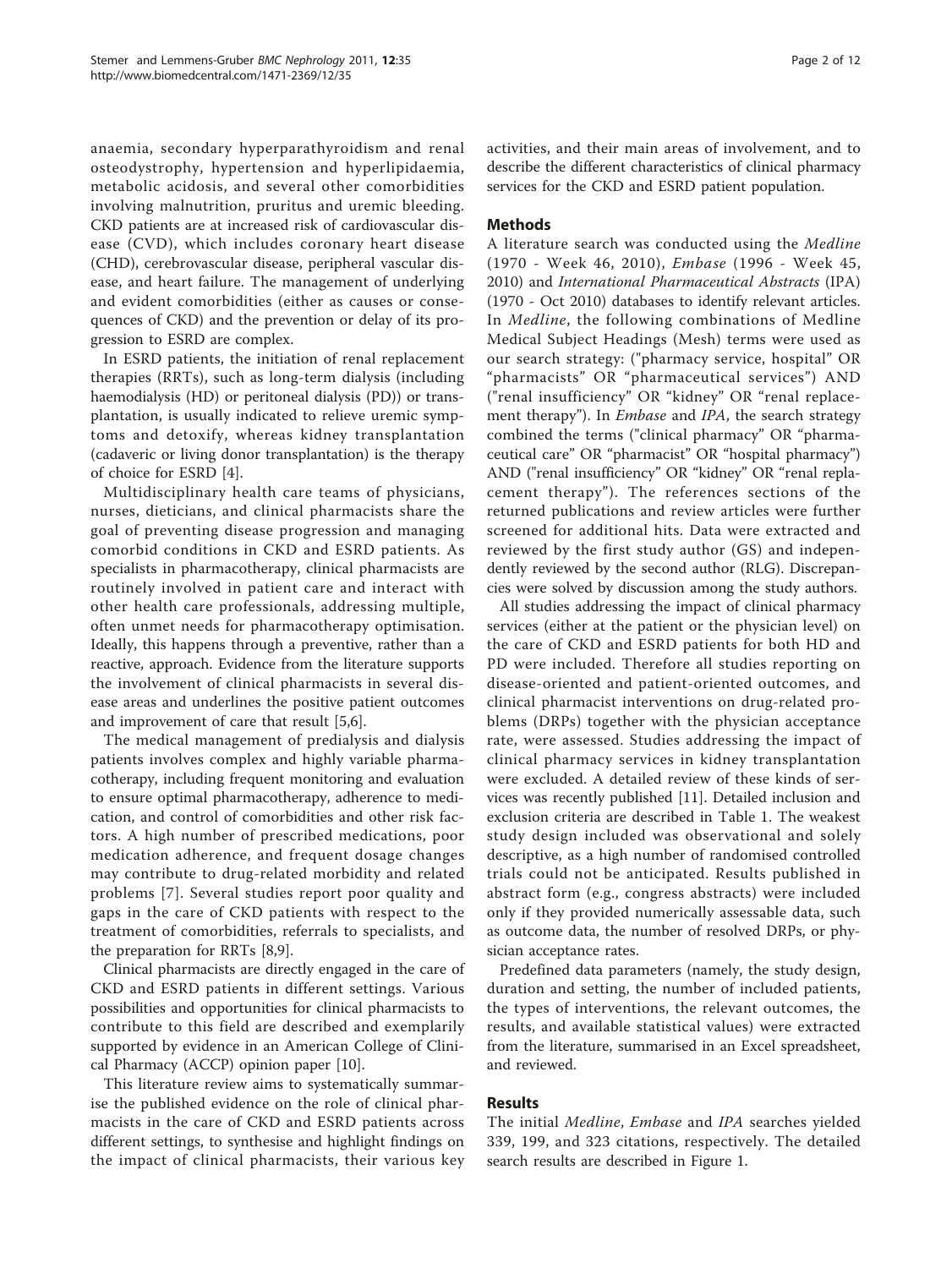|             | Included                                                                                                                                                                                      | Excluded                                                                                                 |
|-------------|-----------------------------------------------------------------------------------------------------------------------------------------------------------------------------------------------|----------------------------------------------------------------------------------------------------------|
| Study types | (Randomized) controlled trials ((R)CTs), descriptive studies (DS), before-after<br>studies (BAS) with interventional data                                                                     | Case reports, case studies, surveys, cost-effectiveness<br>studies, narrative reviews                    |
|             | <b>Interventions</b> Any type of clinical pharmacist intervention embedded in comprehensive<br>clinical pharmacy activities if data were assessable numerically and<br>outcomes were reported | Solely screening for inappropriate renal dosing,<br>evaluations of computerised decision support systems |
| Language    | Publications in English and German                                                                                                                                                            | Any other language                                                                                       |

<span id="page-2-0"></span>Table 1 Inclusion and exclusion criteria for literature search

A total of 861 citations were initially screened for inclusion criteria, and after removing duplicates, a total of 21 citations remained for full review and analysis. The predominant reason for exclusion was a lack of interventional and/or assessable data. Several initial citations had to be excluded because they provided data only on the impact of screening on appropriate renal dosing, with or without computerised support, or they provided only economic data.

## General study characteristics

Detailed descriptions on the included studies of CKD and ESRD patients, including relevant interventions, outcomes, and results, are shown in Tables [2](#page-3-0) and [3](#page-4-0), respectively. Three study types were identified, including 14 descriptive studies (DSs) (66.7%), four (randomised) controlled (R)CTs (19%), and three before-after studies (BASs) (14.3%). A total of seven (33.3%) of the published studies were only available as abstracts. The earliest included study was published in 1993. The study sites were predominantly located in the United States ( $n =$ 16, 76.2%). The majority of the studies investigated the impact of the clinical pharmacist on the HD patient



population only ( $n = 15, 71.4\%$ ). Six studies (28.6%) addressed care issues in CKD patients. Only two studies (9.5%) [[12,13\]](#page-10-0) included PD patients. Most of the studies were performed in an ambulatory HD or CKD patient care setting ( $n = 17, 81\%$ ), whereas only four studies contained data on in-hospital clinical pharmacist activities (see Tables [2](#page-3-0) and [3](#page-4-0)). Using data from 18 reported studies, the median (range) number of study participants was 60 (10-408), and the median (range) study duration was six (1-32) months.

## Scope of clinical pharmacy activities

The interventions performed in the included studies could be roughly grouped into the following categories: (1) general clinical pharmacy services  $(n = 12, 57.1\%)$ [[12](#page-10-0)-[23\]](#page-10-0), (2) clinical pharmacy services focusing on disease management ( $n = 7$ , 33.3%) [[24](#page-10-0)-[30\]](#page-11-0) and (3) clinical pharmacy services with a focus on educational activities  $(n = 2, 9.5\%)$  [[31,32\]](#page-11-0). A listing of reported clinical pharmacist activities is provided in Table [4](#page-8-0). The included studies report on the clinical pharmacists' involvement in the management of anaemia, lipid disorders, cardiovascular disease, hypertension, and diabetes in CKD or ESRD patients to various extents.

## **Outcomes**

In 47.6% (n = 10) of the included studies [[13,16](#page-10-0),[24-](#page-10-0)[31](#page-11-0)], disease-oriented outcomes were reported, whereas patient-oriented outcome data were only available in four studies (19%) [[22,23](#page-10-0)[,31](#page-11-0),[32\]](#page-11-0). A synthesis of the disease- and patient-oriented outcome data is shown in Table [5.](#page-8-0) Four controlled trials (three of which were randomised) revealed that clinical pharmacy interventions had a positive impact on patient-oriented outcomes in the intervention group as compared to the available standard of care.

The third type of outcome parameter in the included studies was the total number of clinical pharmacist interventions performed or recommendations given together with the physician acceptance rate. These were considered primary ( $n = 7$ ) or additional secondary ( $n =$ 3) outcome parameters in 10 out of 21 (47.6%) studies.

In the subanalysis of DSs, a weighted mean acceptance rate  $(\pm$  SD) based on study size of 78.7%  $(\pm$  19.5) was calculated. DRPs were mainly classified according to the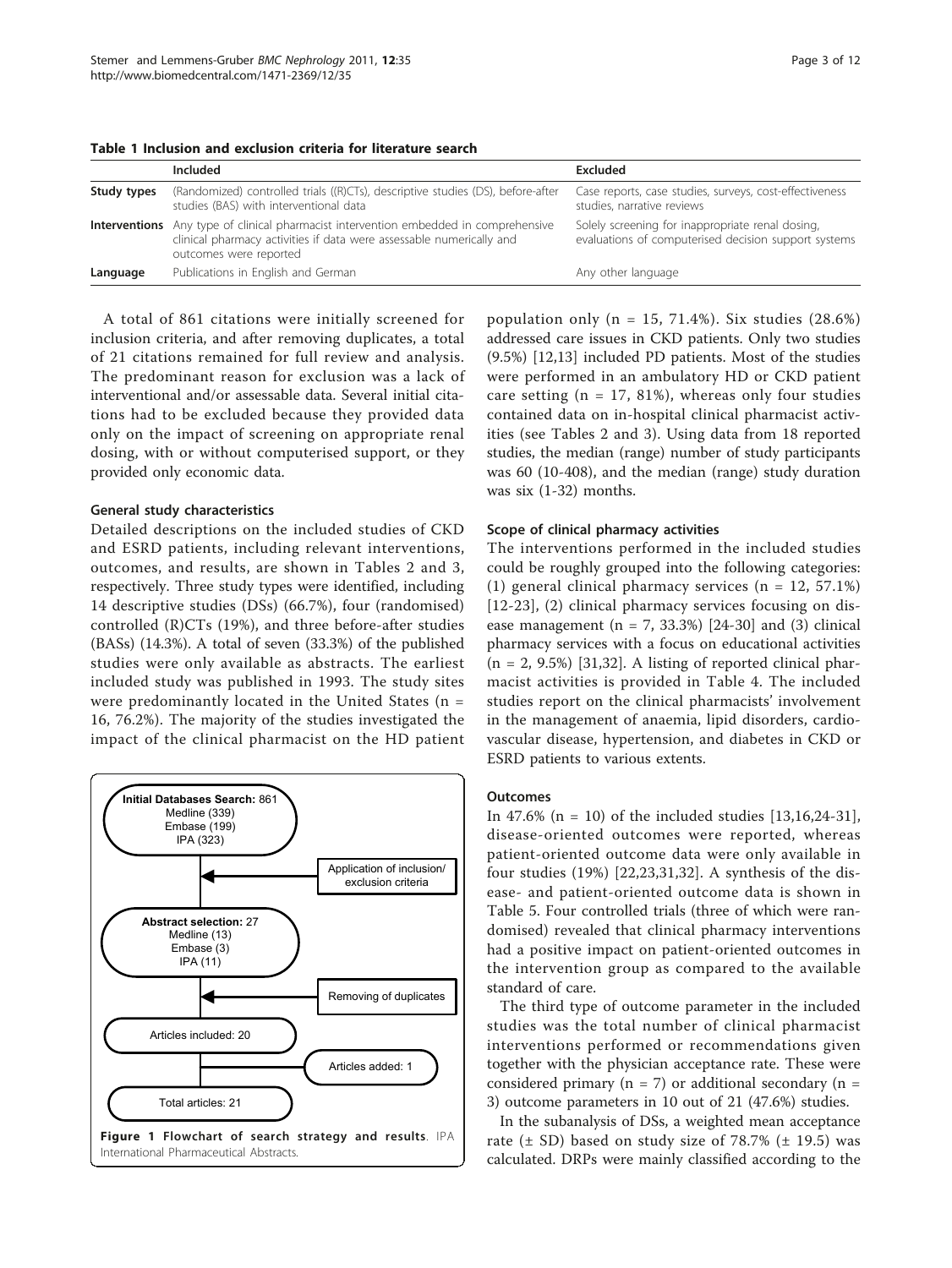| First author,<br>(Year),<br>Population                    | Design N | $(INT/CT)^a$    | (months)  | <b>Duration Interventions</b>                                                        | Relevant outcomes <sup>p</sup>                                                                                          | <b>Results</b>                  | p-Value   |
|-----------------------------------------------------------|----------|-----------------|-----------|--------------------------------------------------------------------------------------|-------------------------------------------------------------------------------------------------------------------------|---------------------------------|-----------|
| Lim SB et al.<br>$[14]$ , $(2003)$ ,<br>CKD inpts         | DS.      | 60              | 2         | MR, therapeutic monitoring, No./Types of DRPs<br>feedback to physicians              |                                                                                                                         | 86                              |           |
| Abstract                                                  |          |                 |           |                                                                                      | Transcription errors                                                                                                    | 44%                             |           |
|                                                           |          |                 |           |                                                                                      | Renal dosage adjustments                                                                                                | 10%                             |           |
|                                                           |          |                 |           |                                                                                      | PhAR                                                                                                                    | 93%                             |           |
|                                                           |          |                 |           |                                                                                      | Significance                                                                                                            |                                 |           |
|                                                           |          |                 |           |                                                                                      | Somewhat significant                                                                                                    | 26%                             |           |
|                                                           |          |                 |           |                                                                                      | Significant                                                                                                             | 67%                             |           |
|                                                           |          |                 |           |                                                                                      | Very significant                                                                                                        | 4%                              |           |
| Patel HR et al.<br>$[15]$ , $(2005)$ ,<br>CKD outpts      | DS       | 119             | <b>NR</b> | Review of medical records,<br>evaluations of DRPs,<br>therapeutic<br>recommendations | No. of DRPs                                                                                                             | 381 (100%)                      |           |
| Abstract                                                  |          |                 |           |                                                                                      | Types of Interventions                                                                                                  |                                 |           |
|                                                           |          |                 |           |                                                                                      | Change of drugs                                                                                                         | NR                              |           |
|                                                           |          |                 |           |                                                                                      | Change of dosage                                                                                                        | NR                              |           |
|                                                           |          |                 |           |                                                                                      | Interval adjustments                                                                                                    | NR                              |           |
|                                                           |          |                 |           |                                                                                      | PhAR                                                                                                                    | 40.9%                           |           |
| Allenet B et al. BAS<br>$[31]$ , $(2007)$ ,<br>CKD outpts |          | 10 <sup>°</sup> | 3         | Pharmacist-managed<br>anaemia educational<br>programmes                              | Knowledge (% of right answers on a 7-<br>item questionnaire) at baseline vs.<br>follow-up at Month 3                    | $80 \pm 18/93 \pm 10$           | <b>NS</b> |
|                                                           |          |                 |           |                                                                                      | QOL judged on a LAS (0-10) at baseline<br>vs. Month 3                                                                   |                                 |           |
|                                                           |          |                 |           |                                                                                      | Energy                                                                                                                  | $3.3 \pm 1.7/$<br>$7.1 \pm 1.7$ | < 0.05    |
|                                                           |          |                 |           |                                                                                      | Daily activities                                                                                                        | $4.9 \pm 2.1/$<br>$7.7 \pm 1.9$ | < 0.05    |
|                                                           |          |                 |           |                                                                                      | General well-being                                                                                                      | $4.6 \pm 2.2/$<br>$7.5 \pm 1.6$ | < 0.05    |
| Bucaloiu ID<br>et al. [24],<br>(2007), CKD<br>outpts      | DS       | <b>NR</b>       | 32        | Pharmacist-managed<br>anaemia programmes<br>compared to PCP-managed<br>pts           | Weekly erythropoietin dose                                                                                              | 6.698/12.000 units              | 0.0001    |
| Abstract                                                  |          |                 |           |                                                                                      | Time to achieve Hb goal                                                                                                 | 47.5/62.5 days                  | 0.11      |
|                                                           |          |                 |           |                                                                                      | Maintenance of Hb values in target<br>range                                                                             | 69.8/43.9%                      | 0.0001    |
|                                                           |          |                 |           |                                                                                      | Maintenance of Tsat values in target<br>range                                                                           | 64.8/40.4%                      | 0.043     |
| Joy MS et al.<br>$[25]$ , $(2007)$ ,<br>CKD outpts        | DS.      | 128             | 28        | Clinical pharmacist-<br>managed anaemia<br>programmes with<br>darbopoietin           | % of pts achieving Hb target compared<br>to retrospective baseline analysis of data<br>(before clinical implementation) | 78/41%                          |           |
| Lee J et al.<br>$[16]$ , $(2009)$ ,<br>CKD outpts         | CT       | 18(9/9)         | 6         | INT: PC<br>CT: SOC                                                                   | Disease control parameters: Change<br>from baseline to last follow-up visit<br>(INT/CT)                                 |                                 |           |
| Abstract                                                  |          |                 |           |                                                                                      | <b>Blood pressure</b>                                                                                                   | $-6/ + 6.8$ mmHq                |           |
|                                                           |          |                 |           |                                                                                      | $HbA_{1c}$                                                                                                              | $-0.2/0%$                       |           |
|                                                           |          |                 |           |                                                                                      | Haemoglobin                                                                                                             | 1.05/-1.85 g/dL                 |           |
|                                                           |          |                 |           |                                                                                      | Medication adherence (pill count)                                                                                       | 97.2/88.2%                      |           |

## <span id="page-3-0"></span>Table 2 Detailed description of the included publications on CKD patients

BAS before-after study, CKD chronic kidney disease, CT controlled trial, DS descriptive study, DRP drug-related problem, Hb haemoglobin, HbA<sub>1c</sub> glycosylated haemoglobin, LAS linear analogue scale, MR medication review, No. number, NR not reported, NS not significant, PC pharmaceutical care, PCP primary care physician, PhAR physician acceptance rate, pts patients, QOL quality of life, SOC standard of care, Tsat transferrin saturation <sup>a</sup> Number of included patients in the intervention (INT) or control (CT) group

 $<sup>b</sup>$  For brevity, only the three most commonly performed interventions/drug-related problems are listed.</sup>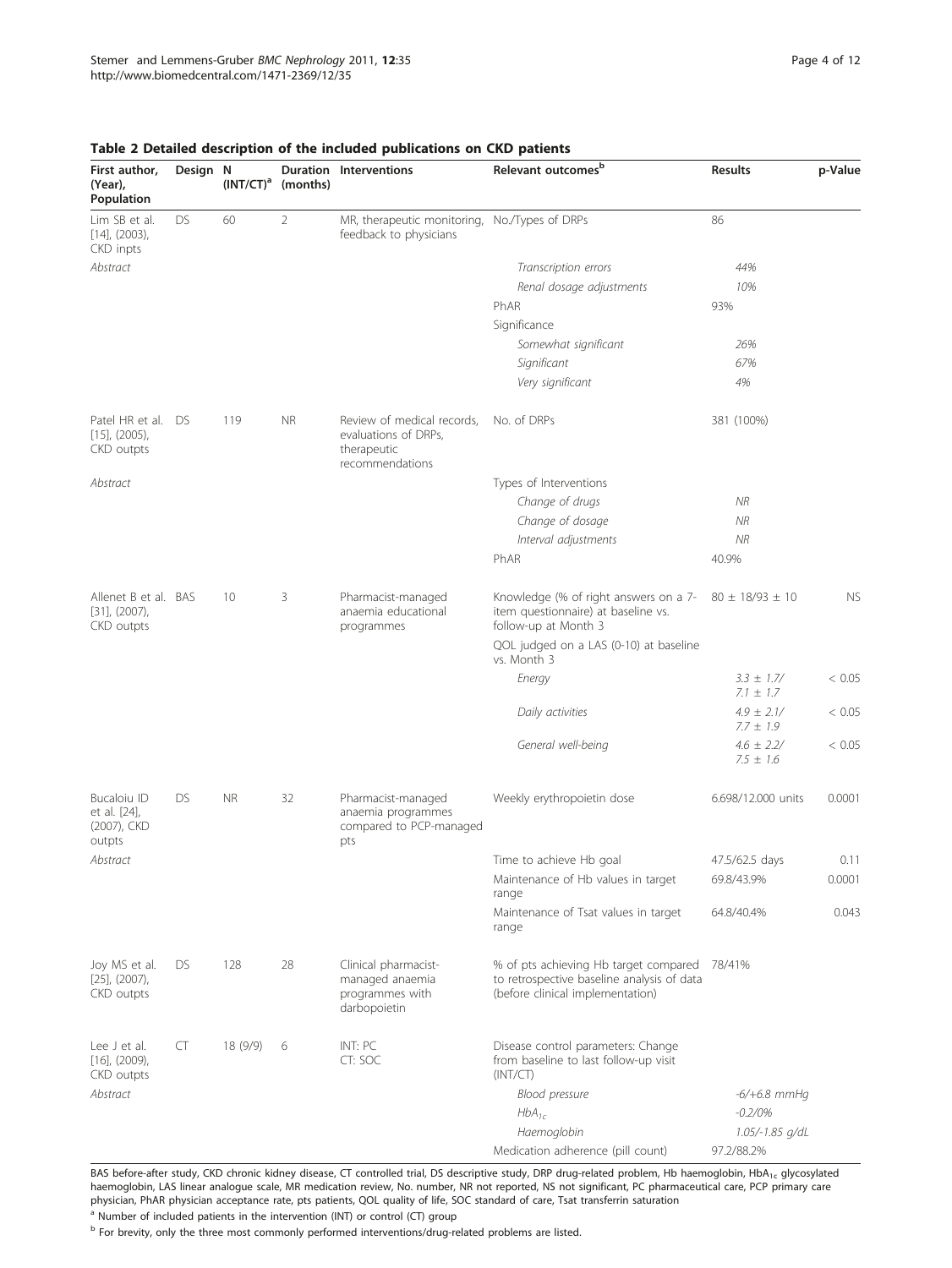| First author,<br>(Year),<br>Population                      | Design N  | (INT/<br>$CT)^a$ | (months)     | <b>Duration Interventions</b>                                      | Relevant outcomes <sup>b</sup>                     | <b>Results</b>                                    | p-<br>Value |
|-------------------------------------------------------------|-----------|------------------|--------------|--------------------------------------------------------------------|----------------------------------------------------|---------------------------------------------------|-------------|
| Tang I et al.<br>$[17]$ , (1993),<br>HD outpts              | <b>DS</b> | <b>NR</b>        | 6            | Therapeutic interventions provided by<br><b>CP</b>                 | No./Types of<br>interventions                      | 205 (100%)                                        |             |
| Abstract                                                    |           |                  |              |                                                                    | Drug selection                                     | 66 (32.2%)                                        |             |
|                                                             |           |                  |              |                                                                    | Drug<br>discontinuation                            | 39 (19.0%)                                        |             |
|                                                             |           |                  |              |                                                                    | Dose selection                                     | 50 (24.4%)                                        |             |
|                                                             |           |                  |              |                                                                    | Significance of<br>interventions                   |                                                   |             |
|                                                             |           |                  |              |                                                                    | Preservation of<br>major organ<br>function         | 34.6%                                             |             |
|                                                             |           |                  |              |                                                                    | Improvement in<br>quality of care                  | 62.4%                                             |             |
|                                                             |           |                  |              |                                                                    | PhAR                                               | 91.7%                                             |             |
| Kaplan B et al. DS<br>$[18]$ , $(1994)$ ,<br>HD outpts      |           | 24               | <b>NR</b>    | Focused DT review programmes                                       | No. of<br>recommendations/<br>informative comments | 114/85                                            |             |
| Abstract                                                    |           |                  |              |                                                                    | PhAR                                               | 76% (implemented 70%)                             |             |
| Grabe DW et<br>al. [19], (1997),<br>HD outpts               | DS.       | 45               | $\mathbf{1}$ | DT reviews by CP<br>Therapeutic recommendations                    | No./Types of DRPs                                  | 126 (100%)                                        |             |
|                                                             |           |                  |              |                                                                    | Drug interactions                                  | 35 (27.5%)                                        |             |
|                                                             |           |                  |              |                                                                    | Dialysis-specific<br><b>DRPs</b>                   | 33 (26.5%)                                        |             |
|                                                             |           |                  |              |                                                                    | PhAR                                               | 81%                                               |             |
|                                                             |           |                  |              |                                                                    | No. of interventions                               | 102                                               |             |
|                                                             |           |                  |              |                                                                    | 1 - adverse<br>significance                        | 0%                                                |             |
|                                                             |           |                  |              |                                                                    | 2 - no significance                                | 6.9%                                              |             |
|                                                             |           |                  |              |                                                                    | 3 - somewhat<br>significant                        | 0%                                                |             |
|                                                             |           |                  |              |                                                                    | 4 - significant                                    | 78%                                               |             |
|                                                             |           |                  |              |                                                                    | 5 - very significant                               | 4.9%                                              |             |
|                                                             |           |                  |              |                                                                    | 6 - extremely<br>significant                       | 1%                                                |             |
| Possidente CJ<br>et al. [12],<br>(1999), HD<br>and PD inpts | <b>DS</b> | 37               | 3.5          | CPS (MR, pts interviews, identification<br>and resolution of DRPs) | No./Types of DRPs                                  | 161                                               |             |
|                                                             |           |                  |              |                                                                    | Pts did not receive                                |                                                   |             |
|                                                             |           |                  |              |                                                                    | drug                                               |                                                   |             |
|                                                             |           |                  |              |                                                                    | Overdosage                                         |                                                   |             |
|                                                             |           |                  |              |                                                                    | Labs needed                                        |                                                   |             |
|                                                             |           |                  |              |                                                                    |                                                    | More DRPs (77) at admission<br>vs. discharge (41) | < 0.011     |
|                                                             |           |                  |              |                                                                    | PhAR                                               | 95.7%                                             |             |
|                                                             |           |                  |              |                                                                    | Significance                                       |                                                   |             |
|                                                             |           |                  |              |                                                                    | Somewhat<br>significant                            | 24.7%                                             |             |
|                                                             |           |                  |              |                                                                    | Significant                                        | 58.4%                                             |             |
|                                                             |           |                  |              |                                                                    | Very significant                                   | 16.9%                                             |             |
|                                                             |           |                  |              |                                                                    |                                                    |                                                   |             |

# <span id="page-4-0"></span>Table 3 Detailed description of the included publications on dialysis patients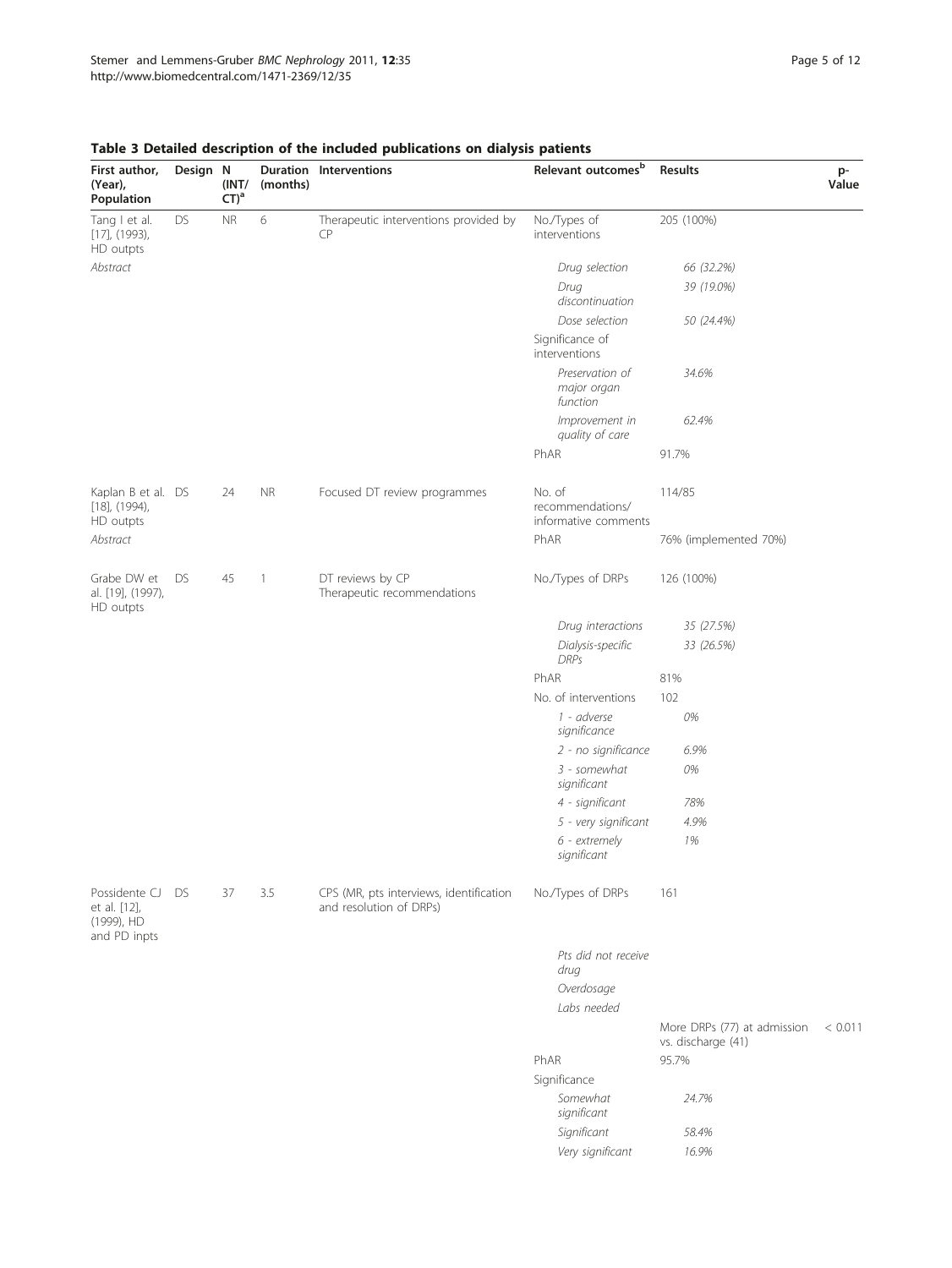| To LL et al.<br>$[26]$ , $(2001)$ ,<br>HD outpts           | <b>BAS</b> | 49  | 6         | Pharmacist-managed programmes<br>compared to physician-managed pts                                                                                                                                   | Mean HCT $(\pm$ SD)<br>during physician<br>period vs. pharmacist<br>period | $35.36 \pm 3.33/36.21 \pm 3.46\%$                                | 0.20      |
|------------------------------------------------------------|------------|-----|-----------|------------------------------------------------------------------------------------------------------------------------------------------------------------------------------------------------------|----------------------------------------------------------------------------|------------------------------------------------------------------|-----------|
|                                                            |            |     |           |                                                                                                                                                                                                      | Total EPO ? dose                                                           | 8.5/7.7 million units                                            | 0.37      |
|                                                            |            |     |           |                                                                                                                                                                                                      | Total elemental iron<br>dose oral                                          | 85.605/95.550 mg                                                 | 0.64      |
|                                                            |            |     |           |                                                                                                                                                                                                      | Total elemental iron<br>dose i.v.                                          | 13.600/33.025 mg                                                 | < 0.001   |
|                                                            |            |     |           |                                                                                                                                                                                                      |                                                                            | Mean ( $\pm$ SD) Tsat level 29.82 $\pm$ 14.92/30.78 $\pm$ 13.17% | 0.66      |
| Viola RA et al. DS<br>$[27]$ , $(2002)$ ,<br>HD outpts     |            | 26  | 6         | Pharmacist-managed hyperlipidaemia<br>programmes with HD pts (laboratory<br>management, counselling, statin<br>initiation, and adjustments)                                                          | % of pts achieving<br>LDL cholesterol target<br>at baseline vs. Month<br>6 | 58%/88%                                                          | 0.015     |
|                                                            |            |     |           |                                                                                                                                                                                                      | Mean LDL $(\pm$ SD)<br>cholesterol at baseline<br>vs. Month 6              | $96c5/80 \pm 3$ mg/dL                                            | < 0.01    |
|                                                            |            |     |           |                                                                                                                                                                                                      | $(\pm$ SD) at baseline vs.<br>Month 6                                      | Mean total cholesterol $170 \pm 7/151 \pm 4$ mg/dL               | < 0.01    |
|                                                            |            |     |           |                                                                                                                                                                                                      | No./Types of<br>interventions                                              | 15                                                               |           |
|                                                            |            |     |           |                                                                                                                                                                                                      | Dose increase                                                              | 6                                                                |           |
|                                                            |            |     |           |                                                                                                                                                                                                      | Drug change                                                                | 5                                                                |           |
|                                                            |            |     |           |                                                                                                                                                                                                      | Therapy initiation                                                         | $\overline{2}$                                                   |           |
| Kimura T et al. DS<br>$[28]$ , $(2004)$ ,<br>HD outpts     |            | 41  | 9         | Pharmacist-managed anaemia<br>programmes                                                                                                                                                             | No. pts achieving the<br>HCT target of >30% at<br>baseline vs. Month 9     | 7 (17.1%)/32 (78%)                                               |           |
|                                                            |            |     |           |                                                                                                                                                                                                      | No. pts with EPO dose 23 (56%)<br>reductions due to<br>intervention        |                                                                  |           |
| Manley HJ et<br>al. [29], (2004),<br>HD outpts<br>Abstract | DS         | 408 | <b>NR</b> | Implementations of treatment<br>algorithms for CV disease in HD pts by<br>a pharmacist, collections of CV<br>medication-related issues and<br>recommendations to nephrologists, pts<br>interview, MR | No. of<br>recommendations                                                  | 1575                                                             |           |
|                                                            |            |     |           |                                                                                                                                                                                                      | PhAR                                                                       | 79.8%                                                            |           |
|                                                            |            |     |           |                                                                                                                                                                                                      | Impact of<br>recommendations on<br>pts care                                |                                                                  |           |
|                                                            |            |     |           |                                                                                                                                                                                                      | Improvement                                                                | 89.9%                                                            |           |
|                                                            |            |     |           |                                                                                                                                                                                                      | No impact                                                                  | 7.6%                                                             |           |
|                                                            |            |     |           |                                                                                                                                                                                                      | Worsened pts care                                                          | 2.4%                                                             |           |
|                                                            |            |     |           |                                                                                                                                                                                                      | LDL cholesterol                                                            | $-31.2$ mg/dL                                                    | < 0.001   |
|                                                            |            |     |           |                                                                                                                                                                                                      | HbA1C                                                                      | $-0.3%$                                                          | <b>NS</b> |
|                                                            |            |     |           |                                                                                                                                                                                                      | Adjusted CV mortality<br>hazard ratio                                      | $0.48$ (CI 0.18, 1.3)                                            |           |
| Walton T et<br>al. [30], (2005),<br>HD outpts              | DS.        | 278 | 26        | Pharmacist-managed anaemia<br>programmes                                                                                                                                                             | Hb value at baseline<br>and Month 6                                        | 9.5/11.8 g/dL                                                    |           |
|                                                            |            |     |           |                                                                                                                                                                                                      | baseline and Month 6 ng/mL                                                 | Mean ( $\pm$ SD) ferritin at 280.9 $\pm$ 326.4/431 $\pm$ 232.1   |           |

# Table 3 Detailed description of the included publications on dialysis patients (Continued)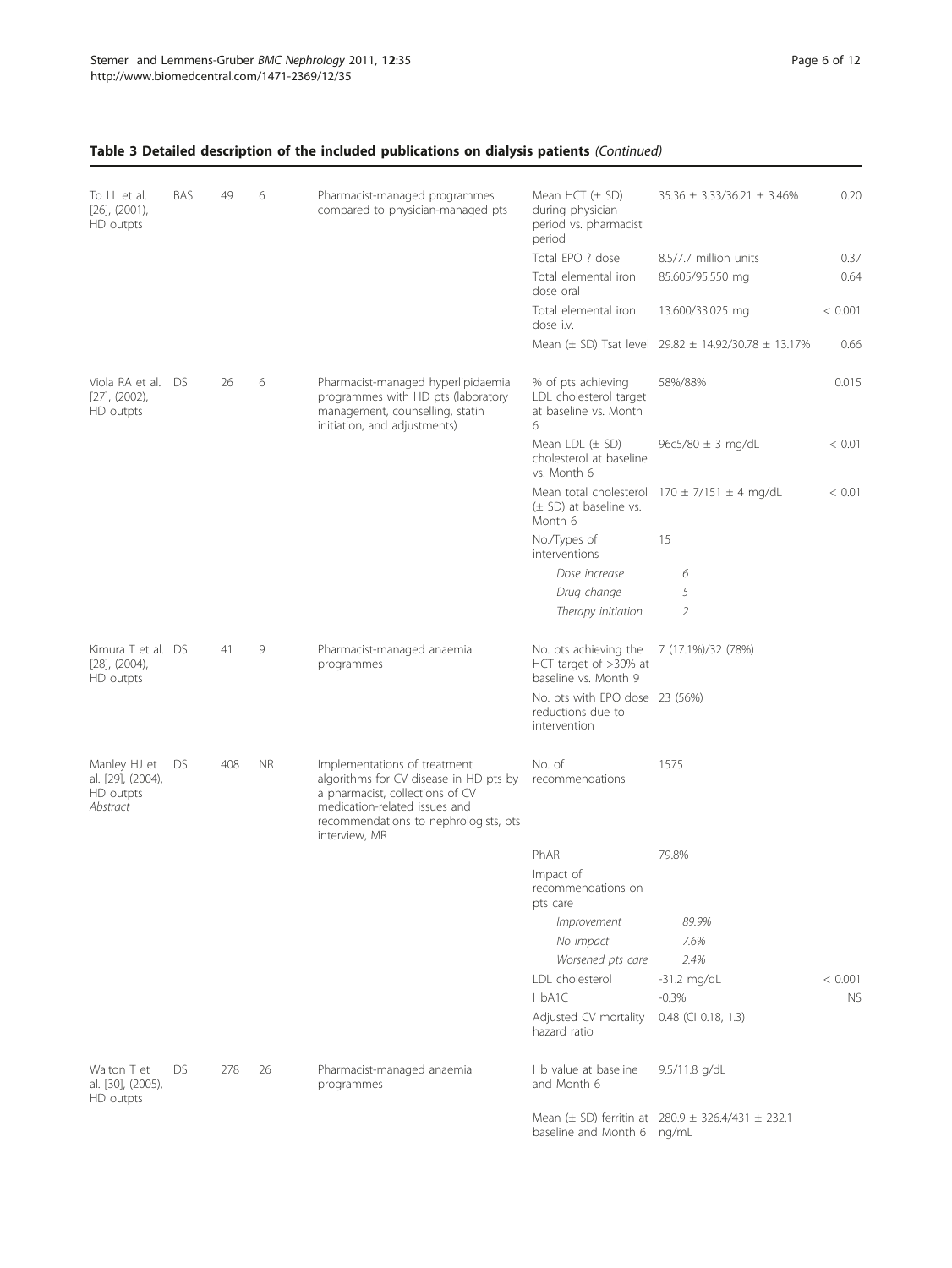|                                                                |     |                         |                |                                                           | Mean $(\pm$ SD) Tsat at<br>baseline and Month 6                                  | $21 \pm 7.9/33 \pm 8\%$                                                                                 |                   |
|----------------------------------------------------------------|-----|-------------------------|----------------|-----------------------------------------------------------|----------------------------------------------------------------------------------|---------------------------------------------------------------------------------------------------------|-------------------|
| Sathvik BS et<br>al. [32], (2007),<br>HD outpts                | RCT | 90                      | $\overline{4}$ | Pharmacist-provided pts education                         | Medication<br>knowledge (MKAQ) at<br>baseline, Month 2 and<br>4 in Group 1 and 2 | Improvement in MKAQ scores<br>in Group 1 compared to<br>baseline and to Group 2 at<br>Month 2           | < 0.05            |
|                                                                |     |                         |                | Group 1: Pharmacist pts education<br>$(Month 0-2)$        |                                                                                  | No significant improvement<br>in MKAQ scores in Group 2<br>compared to baseline at<br>Month 2           | >0.05             |
|                                                                |     |                         |                | Group 2: Usual health care w/o<br>pharmacists (Month 0-2) |                                                                                  | Improvement in MKAQ scores<br>in Group 2 at Month 4<br>compared to baseline and to<br>scores at Month 2 | < 0.05            |
|                                                                |     |                         |                | Switch at Month 2                                         |                                                                                  | Decrease in MKAQ scores in<br>Group I at Month 4<br>compared to Month 2                                 | < 0.05            |
| Erickson AI et<br>al. [20], (2008),<br>HD in- and<br>outpts    | DS  | 1184 4<br>pts<br>visits |                | Prospective order review by CP and<br>general CPS         | Compliance with<br>prospective order<br>review                                   | 1059 (89.4%)                                                                                            |                   |
|                                                                |     |                         |                |                                                           | No./Types of<br>interventions                                                    | 77 (100%)                                                                                               |                   |
|                                                                |     |                         |                |                                                           | Therapeutic-<br>related                                                          | 11 (14.3%)                                                                                              |                   |
|                                                                |     |                         |                |                                                           | Safety-related                                                                   | 49 (63.6%)                                                                                              |                   |
|                                                                |     |                         |                |                                                           | Compliance-<br>related                                                           | 17 (22.1%)                                                                                              |                   |
|                                                                |     |                         |                |                                                           | PhAR                                                                             | 100%                                                                                                    |                   |
| Castro R et al.<br>$[13]$ , $(2009)$ ,<br>HD in- and<br>outpts | BAS | 60                      | 6              | <b>MTM</b>                                                | Disease control<br>parameters at baseline<br>vs. follow-up visit at<br>Day 90    |                                                                                                         |                   |
| Abstract                                                       |     |                         |                |                                                           | SBP (MTM)                                                                        | $150 \pm 22/144 \pm 18$ mmHq                                                                            | 0.12              |
|                                                                |     |                         |                |                                                           | SBP (non-MTM)                                                                    | 143 ± 21/145 ± 25 mmHg                                                                                  | <b>NS</b>         |
|                                                                |     |                         |                |                                                           | $HbA_{1c}$ (MTM)<br>$HbA_{1c}$ (non-MTM)                                         | $9.2 \pm 1.6/9.0 \pm 2.0\%$<br>$6.2 \pm 1.2/6.5 \pm 1.4\%$                                              | 0.58<br><b>NS</b> |
|                                                                |     |                         |                |                                                           | Phosphorus (MTM)                                                                 | 6.2/5.6 mg/dL                                                                                           | .096              |
|                                                                |     |                         |                |                                                           | Calcium/phosphorous<br>product (MTM)                                             | $56 \pm 19/50 \pm 16$                                                                                   | .03               |
| Mirkov S [21],<br>(2009), HD<br>outpts                         | DS. | 64                      | 8              | DT reviews by CP                                          | No./types of DRPs                                                                | 278 (100%)                                                                                              |                   |
|                                                                |     |                         |                |                                                           | Non-adherence                                                                    | 61 (22%)                                                                                                |                   |
|                                                                |     |                         |                |                                                           | Overdosage                                                                       | 26 (9.3%)                                                                                               |                   |
|                                                                |     |                         |                |                                                           | Untreated<br>indication                                                          | 24 (8.6%)                                                                                               |                   |
| Pai AB et al.<br>$[22]$ , $(2009)$ ,<br>HD outpts              | RCT | 104<br>(57/<br>47)      | 24             | INT: PC, DT reviews by CP                                 | No./Types of DRPs                                                                | 530 (100%)                                                                                              |                   |
|                                                                |     |                         |                | CT: SOC, DT reviews by dialysis nurse                     | Drug record<br>discrepancy                                                       | 133 (25%)                                                                                               |                   |
|                                                                |     |                         |                |                                                           | Untreated<br>indication                                                          | 111 (21%)                                                                                               |                   |

# Table 3 Detailed description of the included publications on dialysis patients (Continued)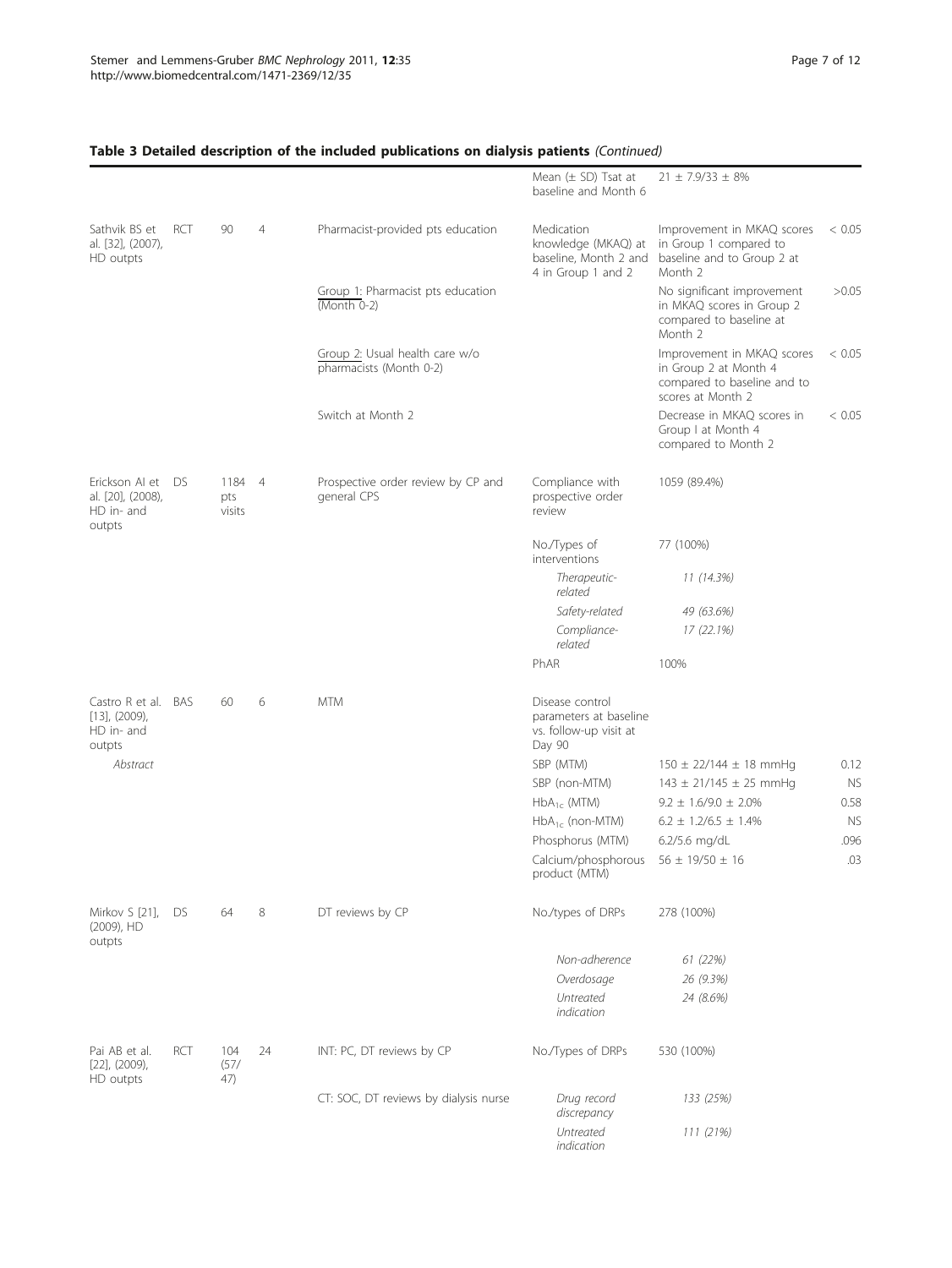|                                                   |            |                    |    |                                       | Subtherapeutic<br>dosage                                      | 74 (14%)                                                                          |        |
|---------------------------------------------------|------------|--------------------|----|---------------------------------------|---------------------------------------------------------------|-----------------------------------------------------------------------------------|--------|
|                                                   |            |                    |    |                                       | PhAR                                                          | 100%                                                                              |        |
|                                                   |            |                    |    |                                       | Reduction in drug use<br>in INT                               | 14%                                                                               | < 0.05 |
|                                                   |            |                    |    |                                       | Reduction of<br>hospitalisations in INT                       | 42%                                                                               | 0.02   |
|                                                   |            |                    |    |                                       | Reduction of LOS in<br>INT                                    | 21%                                                                               | 0.06   |
| Pai AB et al.<br>$[23]$ , $(2009)$ ,<br>HD outpts | <b>RCT</b> | 107<br>(61/<br>46) | 24 | INT: PC, DT reviews by CP             | Total RQLP scores at<br>Year 1 compared to<br>baseline INT/CT | Worsening in Total RQLP<br>score at Year 1 in CT group<br>$(88 \pm 31/71 \pm 34)$ | 0.03   |
|                                                   |            |                    |    | CT: SOC, DT reviews by dialysis nurse | Total RQLP scores at<br>Year 2 compared to<br>baseline INT/CT | Improvement in INT/CT<br>group, no statistically<br>significant difference        |        |

#### Table 3 Detailed description of the included publications on dialysis patients (Continued)

BAS before-after study, CP clinical pharmacist, CPS clinical pharmacy services, CV cardiovascular diseases, DRP drug-related problem, DS descriptive study, DT drug therapy, EPO erythropoietin, HbA<sub>1c</sub> glycosylated haemoglobin, HCT haematocrit, HD haemodialysis, Hb haemoglobin, LDL low-density lipoprotein, LOS length of stay, MKAQ medication knowledge assessment questionnaire, MR medication review, MTM medication therapy management service, No. number, NR not reported, NS not significant, PC pharmaceutical care, PhAR physician acceptance rate, pts patients, RCT randomised controlled trial, RQLP renal quality of life profile, SBP systolic blood pressure, SD standard deviation, SOC standard of care

 $a<sup>a</sup>$  Number of included patients in the intervention (INT) or control (CT) group

<sup>b</sup> For brevity, only the three most commonly performed interventions/drug-related problems are listed.

system presented by Strand et al. [[33\]](#page-11-0). However, in several included studies, information on classification methodology was scarce, or a system developed by the authors was used. The DRPs most frequently described in the included studies were untreated indications, super- or supratherapeutic dosages and consequent dose adjustments, and medication record discrepancies. Assessments of the clinical significance of clinical pharmacist interventions were performed and reported in five of 10 included studies. For this purpose, the significance criteria published by Hatoum et al. [[34\]](#page-11-0) was used in two studies [[12,19\]](#page-10-0). Unspecified categorisation systems were used in the other studies. Bias minimisation methods used during clinical significance assessments generally included a review by independent clinical pharmacists or the achievement of consensus among the ratings of clinicians, nephrologists and pharmacists.

Information on the drug classes among which the clinical pharmacists detected the majority of DRPs was reported in four of 10 studies [[12](#page-10-0),[19,22,23](#page-10-0)]. The most commonly affected drugs were those used for treatment against renal bone disease and renal osteodystrophy together with anaemia and cardiovascular drugs.

The most common comorbidity in CKD or ESRD patients managed by clinical pharmacists was anaemia. Clinical pharmacists were primarily responsible for ordering and checking laboratory values and managing independent dosing and dose modifications of erythropoiesis-stimulating agents (ESAs) and iron within specific prescribing guidelines. Furthermore, comprehensive disease management programmes also included patient

education and adherence-enhancing activities. Most of the studies [[16,24](#page-10-0),[25,27-](#page-10-0)[30\]](#page-11-0) reported that a significantly higher proportion of patients managed by a clinical pharmacist maintained relevant target ranges (e.g., haemoglobin and haematocrit) as compared to patients receiving standard care. Aside from two studies addressing lipid management [\[27\]](#page-10-0) and cardiovascular risk reduction in HD patients [[29\]](#page-11-0) through multiple disease interventions, no studies on diseases common to CKD or ESRD patients (e.g, hypertension or secondary hyperparathyroidism) or disease progression factors (e.g., proteinuria) with applicable inclusion criteria could be identified.

## **Discussion**

Our systematic review synthesises evidence on the impact of clinical pharmacist involvement in DRPs in general, with respect to different comorbidities (e.g., anaemia and lipid management), and regarding educational issues in CKD and ESRD patients.

Evidence of gaps in the care of patients with renal impairment (e.g., poor hypertension control, anaemia control in CKD and dialysis patients) is published in the literature [[8,9](#page-10-0)]. For the patient's sake, these gaps must be addressed using all available methods. Enhancing the involvement of clinical pharmacists may be one potential strategy. Thus, for example, clinical pharmacist-led programmes showed higher proportions of CKD patients achieving haemoglobin target [\[25\]](#page-10-0), increased medication knowledge [[32](#page-11-0)], decreased hospitalisation rates [[22\]](#page-10-0), and an overall improvement in the quality of life of dialysis patients [\[23\]](#page-10-0).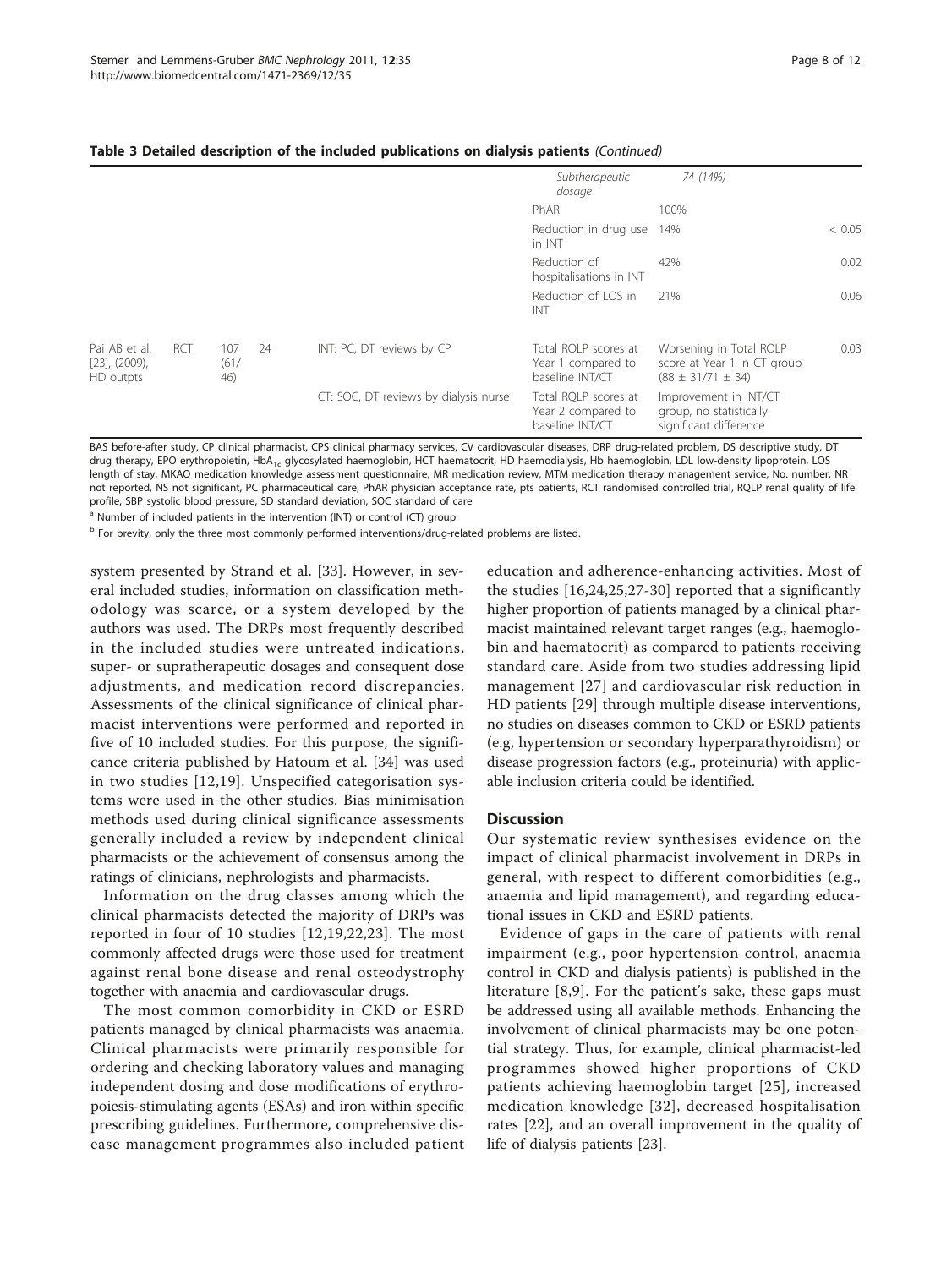| Medication review and monitoring of<br>patient's pharmacotherapy regimen                                                                                                                                              | <b>Education and counselling</b>                                                                                                                                                       | Disease management<br>programmes                                                                               | <b>Further</b><br>tasks         |
|-----------------------------------------------------------------------------------------------------------------------------------------------------------------------------------------------------------------------|----------------------------------------------------------------------------------------------------------------------------------------------------------------------------------------|----------------------------------------------------------------------------------------------------------------|---------------------------------|
| Taking a thorough medication history, including<br>OTC drugs, herbal supplements, drugs<br>prescribed by non-nephrologists, and CAM<br>drugs                                                                          | Provision of medical and therapeutic<br>information for patients and other health care<br>professionals                                                                                | Basic clinical assessments during<br>patient visists                                                           | Medication<br>use<br>evaluation |
| Medication review at different time points, such<br>as at admission, during inhospital treatment,<br>during each dialysis session, and at discharge                                                                   | Training regarding the administration of drugs<br>(e.g. ESAs self injections)                                                                                                          | Ordering of laboratory tests                                                                                   | Audit<br>measures               |
| Matching computerised medication profiles<br>with verbally obtained medication history                                                                                                                                | Counselling on side effects, interactions                                                                                                                                              | Co-ordering of anaemia therapies<br>and other drugs                                                            |                                 |
| Medication order review and checking<br>adherence to prescribing quidelines                                                                                                                                           | Compiling of guidelines for proper drug use (e.<br>g., iron and ESAs) and implementation of<br>treatment algorithms (e.g., hyperlipidaemia,<br>hypertension, and renoprotective drugs) | Co-prescribing within the scope of<br>specific quidelines (e.g., anaemia<br>management or lipid<br>management) |                                 |
| Development of discharge medication plans                                                                                                                                                                             | Assessment and monitoring of compliance and<br>adherence                                                                                                                               |                                                                                                                |                                 |
| Identification of potential or actual DRPs                                                                                                                                                                            |                                                                                                                                                                                        |                                                                                                                |                                 |
| Therapeutic recommendations (e.g. change of<br>drugs, dose and/or interval adjustments,<br>discontinuation of drugs, additional laboratory<br>monitoring, nephrologist referral, addition of<br>renoprotective drugs) |                                                                                                                                                                                        |                                                                                                                |                                 |
| Therapeutic monitoring (treatment, laboratory<br>values, and specific drugs)                                                                                                                                          |                                                                                                                                                                                        |                                                                                                                |                                 |

<span id="page-8-0"></span>Table 4 Comprehensive listing of clinical pharmacy activities performed in CKD and ESRD patients

By addressing the issues illustrated in Table 4 in their general and more specified clinical work, clinical pharmacists fulfil the requirements stated in the NKF-KDOQI Guidelines "Chronic Kidney Disease: Evaluation, Classification and Stratification" [[35\]](#page-11-0), which explicitly highlight the need for regular medication reviews, including dosage adjustment, adverse drug event (ADE) detection, drug interaction detection, and therapeutic drug monitoring (TDM). Given the nature of their major responsibilities and tasks, clinical pharmacists interact with patients, physicians, and other health professionals and share the goal of optimising pharmacotherapy and patient care. This multidisciplinary and multilevel approach is underlined by all included studies. Clinical pharmacists, as pharmacotherapy experts, are engaged in the care of the CKD and ESRD patient population at different stages. Potential responsibilities

|  |  |  |  | Table 5 Disease versus patient-oriented outcomes |  |
|--|--|--|--|--------------------------------------------------|--|
|--|--|--|--|--------------------------------------------------|--|

| Disease-oriented outcomes                            | Patient-oriented<br>outcomes      |
|------------------------------------------------------|-----------------------------------|
| Total cholesterol, LDL, HDL                          | Rate of hospitalization           |
| HbA1c                                                | Length of stay                    |
| Haematocrit, Tsat, ferritin, haemoglobin             | Health-related quality of<br>life |
| SBP, DBP                                             | Medication-related<br>knowledge   |
| Phosphorus, calcium-phosphorus product               | Renal quality of life             |
| Drug dosages (e.g., EPO dosage or ferrous<br>dosage) | Patient satisfaction survey       |

of clinical pharmacists may comprise attainment of blood pressure, glycaemic, and lipid goals, and the early evaluation and treatment for proteinuria, anaemia, and secondary hyperparathyroidism, among others [[10\]](#page-10-0). Optimal control of hyperglycaemia, including maximal suppression of urinary albumin excretion by angiotensin-converting enzyme inhibitors (ACEIs) or angiotensin II receptor blockers (ARBs) in diabetic patients with persistent microalbuminuria, and hypertension can limit progression of CKD to ESRD. Evidence of improved glycaemic and blood pressure control and decreased levels of microalbuminuria through clinical pharmacists' involvement in patient care is published [[36](#page-11-0)-[38](#page-11-0)]. However, due to our search strategy, studies explicitly addressing only these latter aspects are not included in this systematic review. Furthermore, no study of clinical pharmacy services in CKD patients investigating the slowing down of disease progression could be identified.

The CKD and ESRD population can be characterised by its vulnerability and susceptibility to drug-therapyrelated morbidity due to many factors. Commonly reported DRPs in CKD or ESRD patients (e.g., dosing problems and medical record discrepancies) are not surprising given the complexity of dosing during either type of renal replacement therapy due to common changes in drug pharmacodynamics and pharmacokinetics [\[39\]](#page-11-0). This fact is further aggravated by the high number of concomitant drugs used and comorbidities, as studies report an average number of 10 to 12 drugs per day and five comorbidities for HD patients [[7\]](#page-10-0).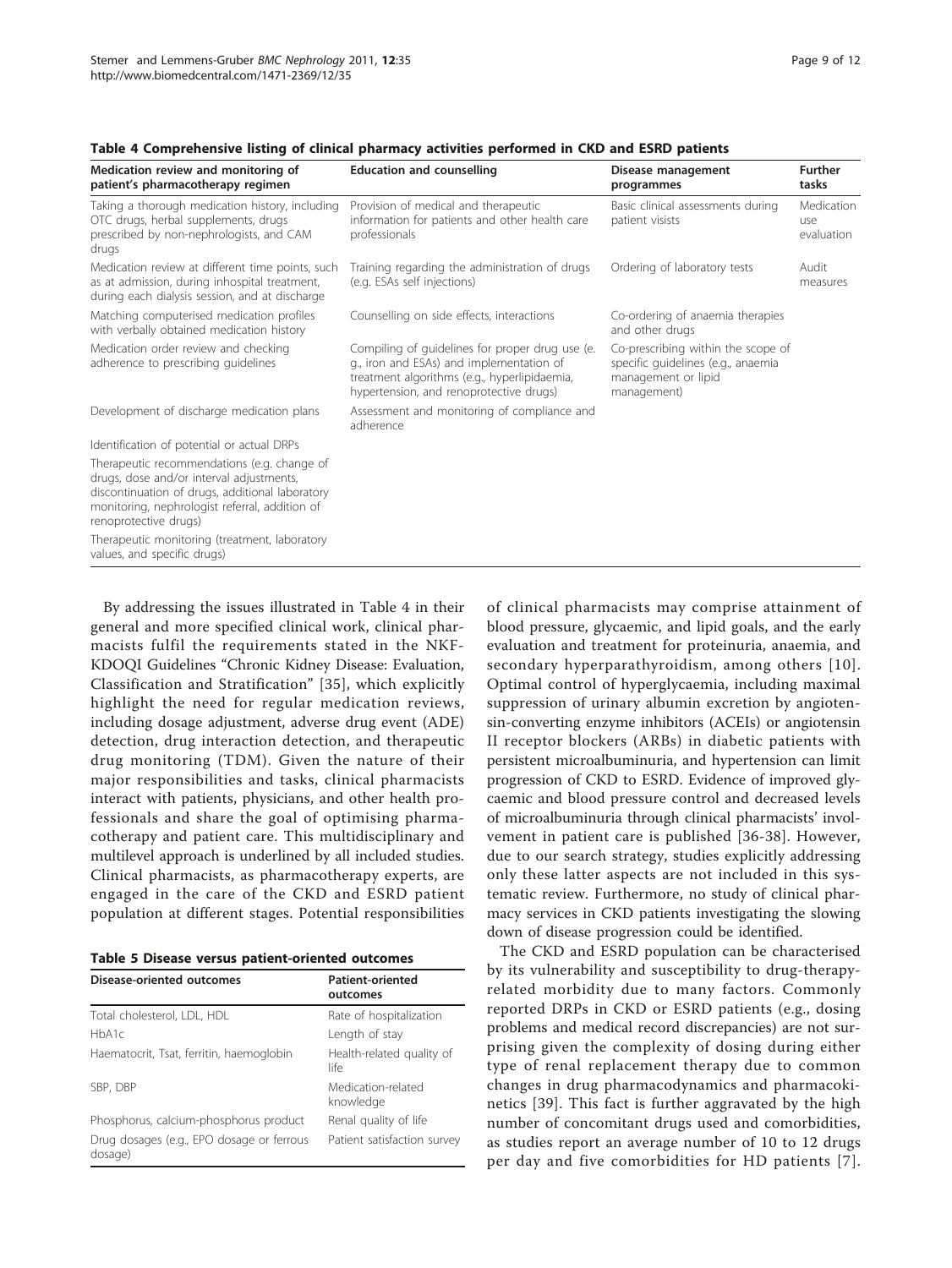Intensified care and additional monitoring are warranted for patients taking more than five drugs, patients with more than 12 total medication doses, patients with drug regimens prone to frequent changes and three or more concurrent disease states, and patients with a history of non-compliance, and the presence of drugs requiring TDM [[40\]](#page-11-0). CKD and HD patients generally fulfil all of these criteria and therefore warrant increased monitoring. Problems with medical record discrepancies and the accuracy of medication profiles, which are among the most commonly reported DRPs, are further highlighted in a prospective observational study of 63 HD patients, which reports record discrepancies in 60% of all patients. Several clinical pharmacy studies provide insights into the risk factors for DRPs. One study [\[15](#page-10-0)] highlights an inverse correlation between residual kidney function (based on creatinine clearance) and the number of DRPs. Another study reports a positive correlation between the number of DRPs, on the one hand, and age and length of time on dialysis, on the other [[21\]](#page-10-0). All of these aspects present opportunities for clinical pharmacist to engage in CKD and ESRD patient care.

Generally, more than three-quarters of clinical pharmacist interventions and suggestions were accepted by physicians. This physician acceptance rate is well within the range of other reported acceptance rates based on a review of clinical pharmacist impact on DRPs and clinical outcomes [[6\]](#page-10-0). Due to the use of different classification systems and the resulting heterogeneity of DRPs, a profound statistical analysis was not performed.

No studies could be identified that explicitly addressed the issue of adherence in CKD or ESRD patients; nonetheless, it presents a major barrier to optimal patient care. Especially among patients taking a high number of prescription drugs, complex medication schemes and long treatment periods cause adherence to wane [[41\]](#page-11-0). Guaranteeing a high level of medication knowledge may be one strategy to increase adherence and to prevent DRPs resulting from incorrect drug use or overall failure to take medications. Clinical pharmacist intervention to improve patient medication knowledge was the study objective in two of the included studies [[31,32](#page-11-0)], which could be achieved.

We identified a higher proportion of studies investigating disease-oriented versus patient-oriented outcomes. Patient-oriented outcomes are those that directly matter to patients, that is, those regarding longer life and improved quality of life. From an evidence-based point of view, studies investigating patient-oriented outcomes contribute more to the overall evidence and therefore have to be weighted more heavily. However, further studies with hard endpoints, as highlighted in Table [5](#page-8-0) as well as longer study periods are definitely warranted, as they provide further evidence on the role of pharmacists in the care of CKD and ESRD patients and other patient groups.

Several studies on clinical pharmacist involvement were identified by our search strategy, but only four of them were controlled trials (two by the same authors) with high-quality methodological design and therefore a higher evidence impact. We decided to also include abstracts in our review, because we are convinced that these small studies of the impact of clinical pharmacy on patient care contribute to the overall evidence on this topic. We could not identify any studies that specifically addressed PD patients. However, in the two studies that included PD patients, the authors did not comment on any special issues (e.g., regarding the type of DRPs or adherence). Given the complexity and specifics of drug dosing during PD, the high need for education and patient training, and the high risk of infections (e.g., peritonitis), data specific to this patient population would be interesting and warranted. We hypothesise that clinical pharmacists are routinely integrated into different aspects of PD patient care, but due to irregular clinical attachment (as compared to HD patients, who generally attend clinic three times per week), such studies are more difficult to perform.

Furthermore, regarding CKD patient studies, it was not possible to subdivide different clinical pharmacist activities and further relevant findings (e.g., common DRPs and performed interventions) according to CKD stage.

Our review is subject to publication bias. We could not identify any studies showing that clinical pharmacy interventions had a negative impact on patient care. Furthermore, studies that used DRPs and physician acceptance rates as outcome parameters lacked information about rejected interventions and the reasons for rejection. The reporting of clinical significance assessments for performed interventions increases the scientific value of clinical pharmacy research, primarily by reducing bias. Data on the impact of clinical pharmacists on hospitalised inpatients is also scarce. In addition, the majority of the studies were published in the United States. Interestingly, only one study [[31](#page-11-0)] from Europe could be identified; three of the remaining four studies were from Asia [[14](#page-10-0),[28](#page-10-0),[32\]](#page-11-0), and one was from New Zealand [[21\]](#page-10-0). However, we hypothesise that clinical pharmacists are widely engaged in the care of CKD and ESRD patients. There are, for example, special interest groups dedicated to their care, such as the United Kingdom Renal Pharmacist Group [\[42\]](#page-11-0). Further high-quality studies on the impact of clinical pharmacists on key issues such as adherence and disease progression are thus warranted.

# Conclusions

All identified studies on the involvement of clinical pharmacists in the care of CKD and ESRD patients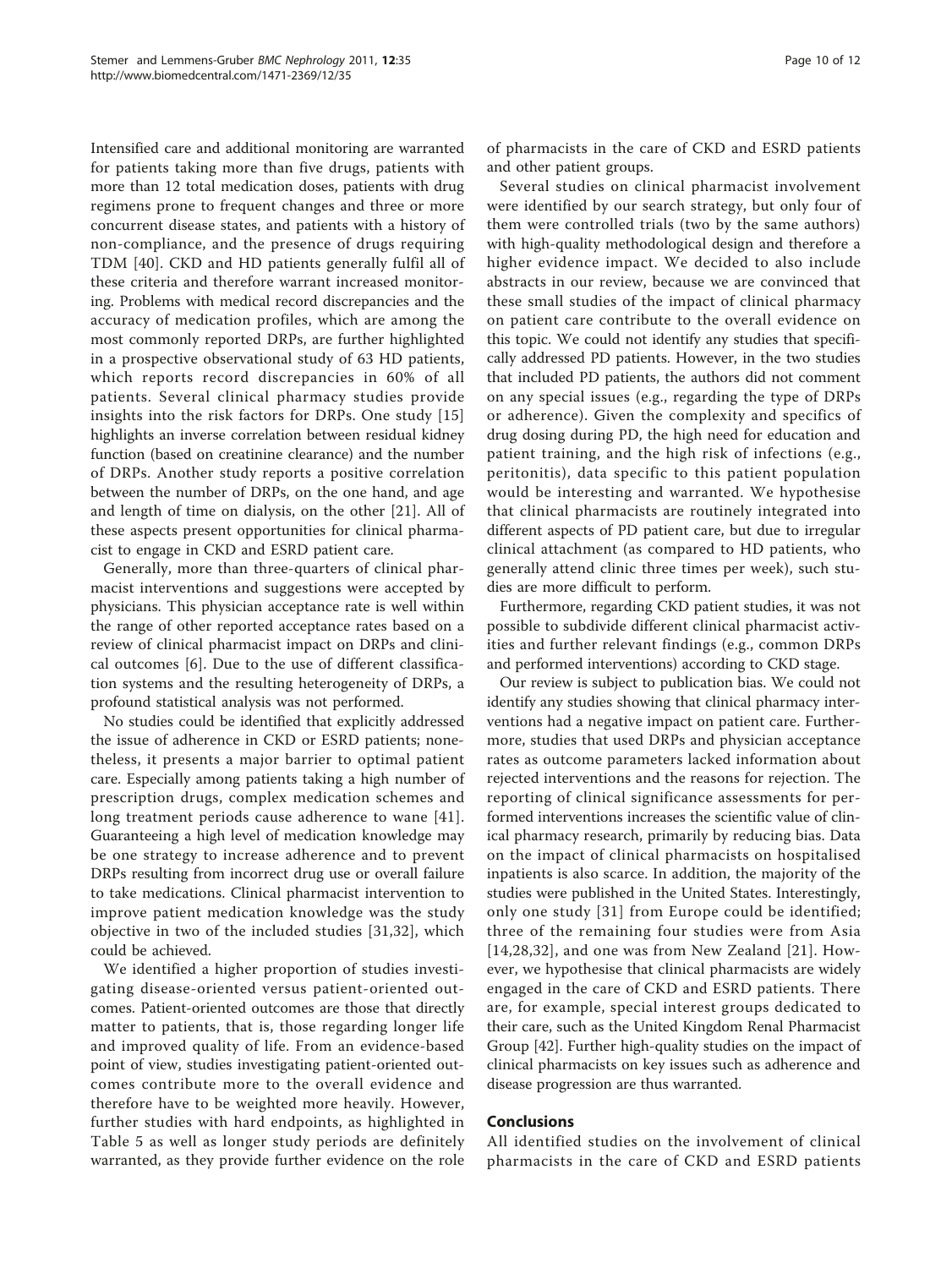<span id="page-10-0"></span>showed some benefit. However, high-quality evidence on the impact of clinical pharmacy services is limited to a few studies. Clinical pharmacists address areas requiring improvement as well as unmet DRPs responsively and preventatively. By doing so, clinical pharmacists positively contribute to the care of patients with impaired renal function and reduce the gaps in current patient care.

#### List of abbreviations used

ACCP: American College of Clinical Pharmacy; ACEI: angiotensin-converting enzyme inhibitor; ARB: angiotensin II receptor blocker; ADE: adverse drug event; BAS: before-after study; CAM: complementary and alternative medicines; CHD: coronary heart disease; CKD: chronic kidney disease; CVD: cardiovascular disease; DS: descriptive study; DRP: drug-related problem; DTP: drug-therapy problem; EKHA: European Kidney Health Alliance; ESA: erythropoiesis stimulating agent; ESRD: end-stage renal disease; HD: haemodialysis; IPA: International Pharmaceutical Abstracts database; RCT: randomised controlled trial; RRT: renal replacement therapy; PD: peritoneal dialysis; TDM: therapeutic drug monitoring.

#### Acknowledgements

We would like to thank the multidisciplinary health care team of the internal nephrology ward and the staff of the pharmacy department for continual support during the review and preparation of the manuscript.

#### Author details

<sup>1</sup>Department of Pharmacology and Toxicology, University of Vienna, Althanstraße 14, 1090 Vienna, Austria. <sup>2</sup>Pharmacy Department, Vienna General Hospital, Währinger Gürtel 18-20, 1090 Vienna, Austria.

#### Authors' contributions

GS was responsible for the study design, data collection and interpretation and preparation of the manuscript. RLG was responsible for the study design, data interpretation and review of the manuscript. All authors read and approved the final manuscript.

#### Competing interests

The study was performed within a clinical pharmacy project that was funded by Amgen. The authors declare that there are no financial or other conflicts of interests with respect to the contents of the article.

#### Received: 10 January 2011 Accepted: 22 July 2011 Published: 22 July 2011

#### References

- 1. Nissenson AR, Pereira BJ, Collins AJ, Steinberg EP: [Prevalence and](http://www.ncbi.nlm.nih.gov/pubmed/11382686?dopt=Abstract) [characteristics of individuals with chronic kidney disease in a large](http://www.ncbi.nlm.nih.gov/pubmed/11382686?dopt=Abstract) [health maintenance organization.](http://www.ncbi.nlm.nih.gov/pubmed/11382686?dopt=Abstract) Am J Kidney Dis 2001, 37(6):1177-1183.
- 2. European Kidney Health Alliance: Chronic kidney disease and diabetes A major threat to Europe's health.[\[http://www.ekha.eu/usr\\_img/newsroom/](http://www.ekha.eu/usr_img/newsroom/2010/10_03_10.pdf) [2010/10\\_03\\_10.pdf\]](http://www.ekha.eu/usr_img/newsroom/2010/10_03_10.pdf).
- 3. Go AS, Chertow GM, Fan D, McCulloch CE, Hsu CY: [Chronic kidney disease](http://www.ncbi.nlm.nih.gov/pubmed/15385656?dopt=Abstract) [and the risks of death, cardiovascular events, and hospitalization.](http://www.ncbi.nlm.nih.gov/pubmed/15385656?dopt=Abstract) N Engl J Med 2004, 351(13):1296-1305.
- 4. Danovitch GM: Handbook of Kidney Transplantation. Philadelphia: Lippincott Williams & Wilkins;, 4 2005.
- Kaboli PJ, Hoth AB, McClimon BJ, Schnipper JL: [Clinical pharmacists and](http://www.ncbi.nlm.nih.gov/pubmed/16682568?dopt=Abstract) [inpatient medical care: a systematic review.](http://www.ncbi.nlm.nih.gov/pubmed/16682568?dopt=Abstract) Arch Intern Med 2006, 166(9):955-964.
- 6. Viktil KK, Blix HS: [The impact of clinical pharmacists on drug-related](http://www.ncbi.nlm.nih.gov/pubmed/18248511?dopt=Abstract) [problems and clinical outcomes.](http://www.ncbi.nlm.nih.gov/pubmed/18248511?dopt=Abstract) Basic Clin Pharmacol Toxicol 2008, 102(3):275-280.
- 7. Manley HJ, Cannella CA, Bailie GR, St Peter WL: [Medication-related](http://www.ncbi.nlm.nih.gov/pubmed/16183422?dopt=Abstract) [problems in ambulatory hemodialysis patients: a pooled analysis.](http://www.ncbi.nlm.nih.gov/pubmed/16183422?dopt=Abstract) Am J Kidney Dis 2005, 46(4):669-680.
- 8. Nissenson AR, Collins AJ, Hurley J, Petersen H, Pereira BJ, Steinberg EP: [Opportunities for improving the care of patients with chronic renal](http://www.ncbi.nlm.nih.gov/pubmed/11461944?dopt=Abstract) [insufficiency: current practice patterns.](http://www.ncbi.nlm.nih.gov/pubmed/11461944?dopt=Abstract) J Am Soc Nephrol 2001, 12(8):1713-1720.
- 9. Owen WF Jr: [Patterns of care for patients with chronic kidney disease in](http://www.ncbi.nlm.nih.gov/pubmed/12506140?dopt=Abstract) [the United States: dying for improvement.](http://www.ncbi.nlm.nih.gov/pubmed/12506140?dopt=Abstract) J Am Soc Nephrol 2003, 14(7) Suppl 2):76-80.
- 10. Zillich AJ, Saseen JJ, Dehart RM, Dumo P, Grabe DW, Gilmartin C, Hachey DM, Hudson JQ, Pruchnicki MC, Joy MS: [Caring for patients with](http://www.ncbi.nlm.nih.gov/pubmed/15767229?dopt=Abstract) [chronic kidney disease: a joint opinion of the ambulatory care and the](http://www.ncbi.nlm.nih.gov/pubmed/15767229?dopt=Abstract) [nephrology practice and research networks of the American College of](http://www.ncbi.nlm.nih.gov/pubmed/15767229?dopt=Abstract) [Clinical Pharmacy.](http://www.ncbi.nlm.nih.gov/pubmed/15767229?dopt=Abstract) Pharmacotherapy 2005, 25(1):123-143.
- 11. Stemer G, Lemmens-Gruber R: [Clinical pharmacy services and solid organ](http://www.ncbi.nlm.nih.gov/pubmed/20012363?dopt=Abstract) [transplantation: a literature review.](http://www.ncbi.nlm.nih.gov/pubmed/20012363?dopt=Abstract) Pharm World Sci 2010, 32(1):7-18.
- 12. Possidente CJ, Bailie GR, Hood VL: [Disruptions in drug therapy in long](http://www.ncbi.nlm.nih.gov/pubmed/10554915?dopt=Abstract)[term dialysis patients who require hospitalization.](http://www.ncbi.nlm.nih.gov/pubmed/10554915?dopt=Abstract) Am J Health Syst Pharm 1999, 56(19):1961-1964.
- 13. Castro R, Leung J, Song J, Patel R, Jobalia A: Outcomes of implementing a medication therapy management service for dialysis patients [abstract]. ASHP Midyear Clinical Meeting 2009, p056.
- 14. Lim SB, Lim GK, Khoo AL, Sivaraman P: Evaluation of the clinical and economic impact through a focused drug therapy review program in inflight patients with renal impairment [abstract]. ASHP Midyear Clinical Meeting 2003, 38(Dec):P-273(E).
- 15. Patel HR, Pruchnicki MC, Hall LE: [Assessment for chronic kidney disease](http://www.ncbi.nlm.nih.gov/pubmed/15546945?dopt=Abstract) [service in high-risk patients at community health clinics.](http://www.ncbi.nlm.nih.gov/pubmed/15546945?dopt=Abstract) Ann Pharmacother 2005, 39(1):22-27.
- 16. Lee J, Lee A, Chiao P, Chee N, Johansen K: Impact of a pharmacist's collaborative management, adherence, and medication education program (CAMP) in an ambulatory renal clinic. ASHP Midyear Clinical Meeting 2009.
- 17. Tang I, Vrahnos D, Hatoum H, Lau A: [Effectiveness of clinical pharmacist](http://www.ncbi.nlm.nih.gov/pubmed/8519051?dopt=Abstract) [interventions in a hemodialysis unit.](http://www.ncbi.nlm.nih.gov/pubmed/8519051?dopt=Abstract) Clin Ther 1993, 15(2):459-464.
- 18. Kaplan B, Shimp LA, Mason NA, Ascione FJ: [Chronic hemodialysis patients.](http://www.ncbi.nlm.nih.gov/pubmed/8193417?dopt=Abstract) [Part II: Reducing drug-related problems through application of the](http://www.ncbi.nlm.nih.gov/pubmed/8193417?dopt=Abstract) [focused drug therapy review program.](http://www.ncbi.nlm.nih.gov/pubmed/8193417?dopt=Abstract) Ann Pharmacother 1994, 28(3):320-324.
- 19. Grabe DW, Low CL, Bailie GR, Eisele G: [Evaluation of drug-related](http://www.ncbi.nlm.nih.gov/pubmed/9049460?dopt=Abstract) [problems in an outpatient hemodialysis unit and the impact of a clinical](http://www.ncbi.nlm.nih.gov/pubmed/9049460?dopt=Abstract) [pharmacist.](http://www.ncbi.nlm.nih.gov/pubmed/9049460?dopt=Abstract) Clin Nephrol 1997, 47(2):117-121.
- 20. Erickson AL, Szumita PM, Cotugno MC: [Implementation of clinical](http://www.ncbi.nlm.nih.gov/pubmed/18945857?dopt=Abstract) [pharmacy services in a dialysis unit.](http://www.ncbi.nlm.nih.gov/pubmed/18945857?dopt=Abstract) Am J Health Syst Pharm 2008, 65(21):2011-2013.
- 21. Mirkov S: [Implementation of a pharmacist medication review clinic for](http://www.ncbi.nlm.nih.gov/pubmed/19829389?dopt=Abstract) [haemodialysis patients.](http://www.ncbi.nlm.nih.gov/pubmed/19829389?dopt=Abstract) N Z Med J 2009, 122(1297):25-37.
- 22. Pai AB, Boyd A, Depczynski J, Chavez IM, Khan N, Manley H: [Reduced drug](http://www.ncbi.nlm.nih.gov/pubmed/19947803?dopt=Abstract) [use and hospitalization rates in patients undergoing hemodialysis who](http://www.ncbi.nlm.nih.gov/pubmed/19947803?dopt=Abstract) [received pharmaceutical care: a 2-year, randomized, controlled study.](http://www.ncbi.nlm.nih.gov/pubmed/19947803?dopt=Abstract) Pharmacotherapy 2009, 29(12):1433-1440.
- 23. Pai AB, Boyd A, Chavez A, Manley HJ: [Health-related quality of life is](http://www.ncbi.nlm.nih.gov/pubmed/19210281?dopt=Abstract) [maintained in hemodialysis patients receiving pharmaceutical care: a 2](http://www.ncbi.nlm.nih.gov/pubmed/19210281?dopt=Abstract) [year randomized, controlled study.](http://www.ncbi.nlm.nih.gov/pubmed/19210281?dopt=Abstract) Hemodial Int 2009, 13(1):72-79.
- 24. Bucaloiu ID, Akers G, Bermudez MC, Mainali R, Brown BL, Roberts SS, Hartle JE: [Outpatient erythropoietin administered through a protocol](http://www.ncbi.nlm.nih.gov/pubmed/18405204?dopt=Abstract)[driven, pharmacist-managed program may produce significant patient](http://www.ncbi.nlm.nih.gov/pubmed/18405204?dopt=Abstract) [and economic benefits.](http://www.ncbi.nlm.nih.gov/pubmed/18405204?dopt=Abstract) Manag Care Interface 2007, 20(6):26-30.
- 25. Joy MS, Candiani C, Vaillancourt BA, Chin H, Hogan SL, Falk RJ: [Reengineering clinical operations in a medical practice to optimize the](http://www.ncbi.nlm.nih.gov/pubmed/17461709?dopt=Abstract) [management of anemia of chronic kidney disease.](http://www.ncbi.nlm.nih.gov/pubmed/17461709?dopt=Abstract) Pharmacotherapy 2007, 27(5):734-744.
- 26. To LL, Stoner CP, Stolley SN, Buenviaje JD, Ziegler TW: [Effectiveness of a](http://www.ncbi.nlm.nih.gov/pubmed/11715828?dopt=Abstract) [pharmacist-implemented anemia management protocol in an](http://www.ncbi.nlm.nih.gov/pubmed/11715828?dopt=Abstract) [outpatient hemodialysis unit.](http://www.ncbi.nlm.nih.gov/pubmed/11715828?dopt=Abstract) Am J Health Syst Pharm 2001, 58(21):2061-2065.
- 27. Viola RA, Abbott KC, Welch PG, McMillan RJ, Sheikh AM, Yuan CM: [A](http://www.ncbi.nlm.nih.gov/pubmed/12431277?dopt=Abstract) [multidisciplinary program for achieving lipid goals in chronic](http://www.ncbi.nlm.nih.gov/pubmed/12431277?dopt=Abstract) [hemodialysis patients.](http://www.ncbi.nlm.nih.gov/pubmed/12431277?dopt=Abstract) BMC Nephrol 2002, 3:9.
- Kimura T, Arai M, Masuda H, Kawabata A: [Impact of a pharmacist](http://www.ncbi.nlm.nih.gov/pubmed/15516732?dopt=Abstract)[implemented anemia management in outpatients with end-stage renal](http://www.ncbi.nlm.nih.gov/pubmed/15516732?dopt=Abstract) [disease in Japan.](http://www.ncbi.nlm.nih.gov/pubmed/15516732?dopt=Abstract) Biol Pharm Bull 2004, 27(11):1831-1833.